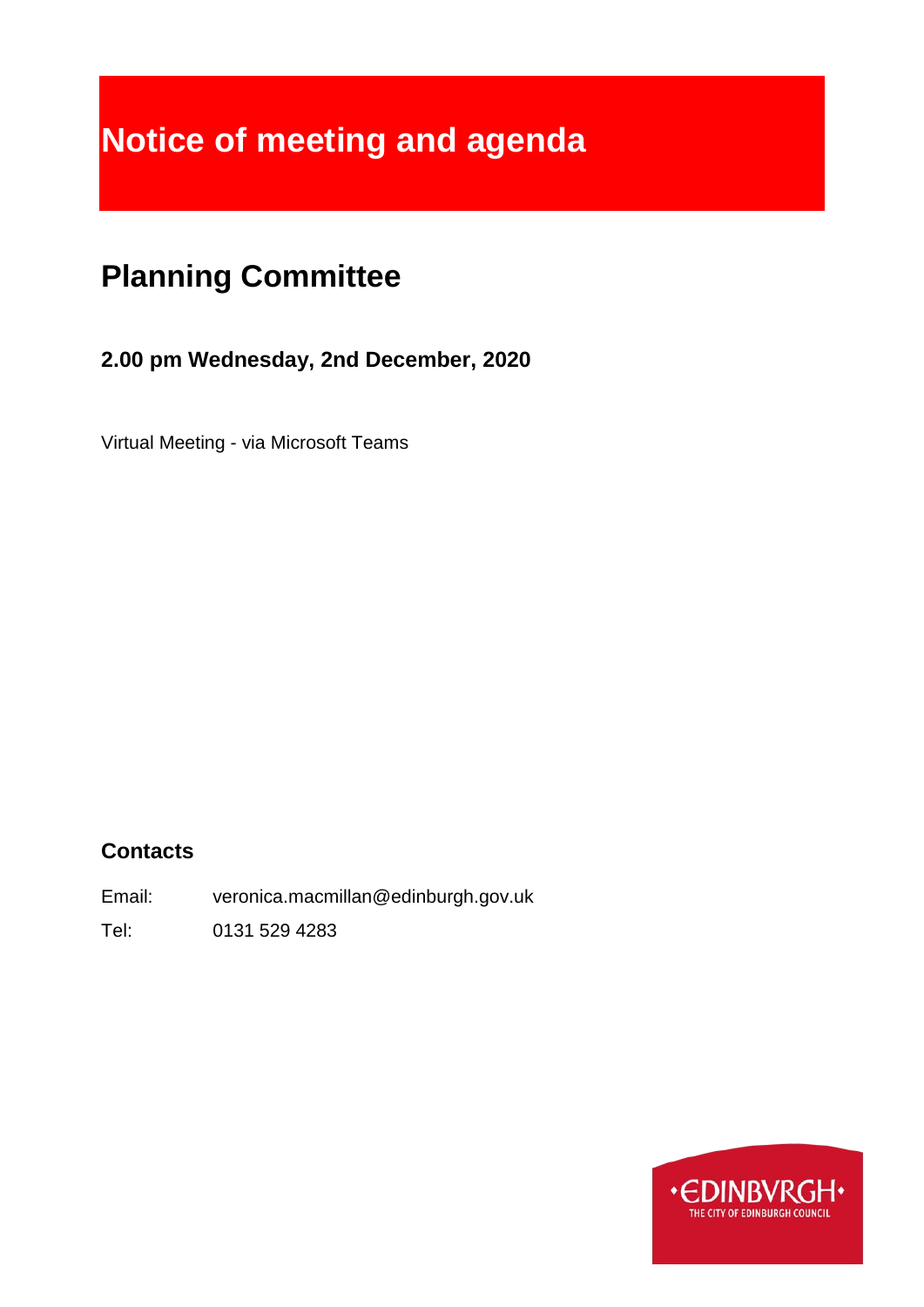## **1. Order of Business**

**1.1** Including any notices of motion and any other items of business submitted as urgent for consideration at the meeting.

## **2. Declaration of interests**

**2.1** Members should declare any financial and non-financial interests they have in the items of business for consideration, identifying the relevant agenda item and the nature of their interest.

## **3. Deputations**

**3.1** If any

## **4. Minutes**

| 4.1                         | Planning Committee of 14 October 2020 - submitted for approval<br>as a correct record                                          | $9 - 14$  |
|-----------------------------|--------------------------------------------------------------------------------------------------------------------------------|-----------|
| <b>5. Business Bulletin</b> |                                                                                                                                |           |
| 5.1                         | <b>Business Bulletin</b>                                                                                                       | $15 - 34$ |
| <b>6. Development Plan</b>  |                                                                                                                                |           |
| 6.1                         | City Plan 2030 - Progress to Proposed Plan Stage and<br>Development Plan Scheme – Report by the Executive Director of<br>Place | $35 - 50$ |
| <b>7. Planning Policy</b>   |                                                                                                                                |           |

**7.1** None.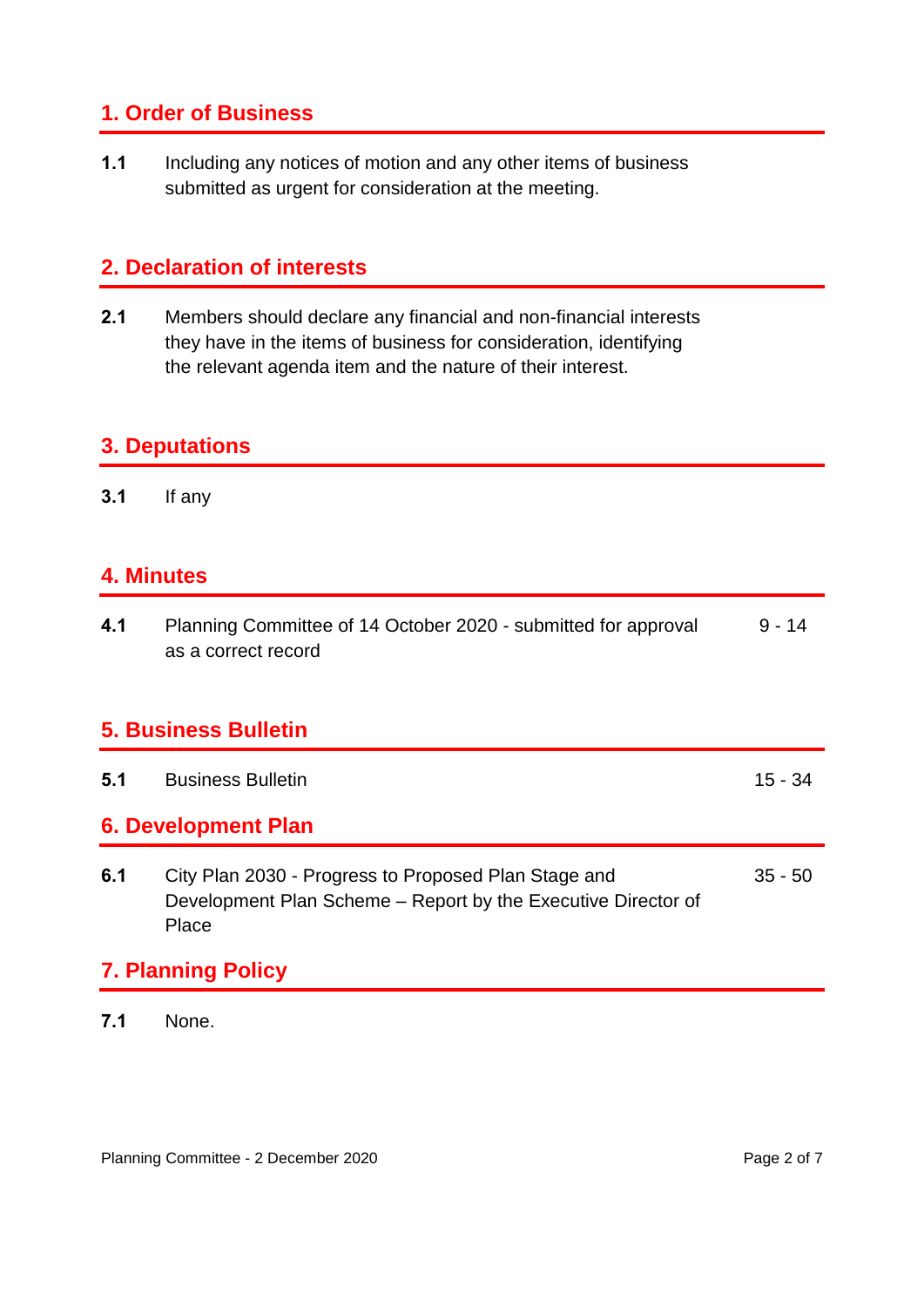#### **8. Planning Process**

**8.1** None.

#### **9. Planning Performance**

**9.1** None.

#### **10. Conservation**

**10.1** None.

#### **11. Motions**

**11.1** Motion by the Green Group – Extending permitted development rights for sheds

"Committee

1) notes the critical importance of convenient, secure cycle storage in allowing people to travel by bike; notes the Edinburgh Design Guidance which states "High Quality cycle parking, including secure storage, is essential in making cycling as attractive as possible." (p.55); notes the Edinburgh-based research which found that "bike storage problems for flat/tenement dwellers are a significant deterrent to city centre bike use." (Encouraging bike use in residential neighbourhoods, Dr Tim Ryley, 2008)

2) notes Scottish Government design guidance that "[Cycle] parking facilities should be located as close as possible to the entrance of the establishment they are intended to serve." (Cycling by Design, 2020, p.110) and that "there should be a climate of encouraging existing developments to retro-fit or extend cycle parking." (Cycling by Design, 2020, p.109);

3) notes previous decisions of this committee on 16 May and 3 October 2013, on "Cycle Storage in Gardens" to approve a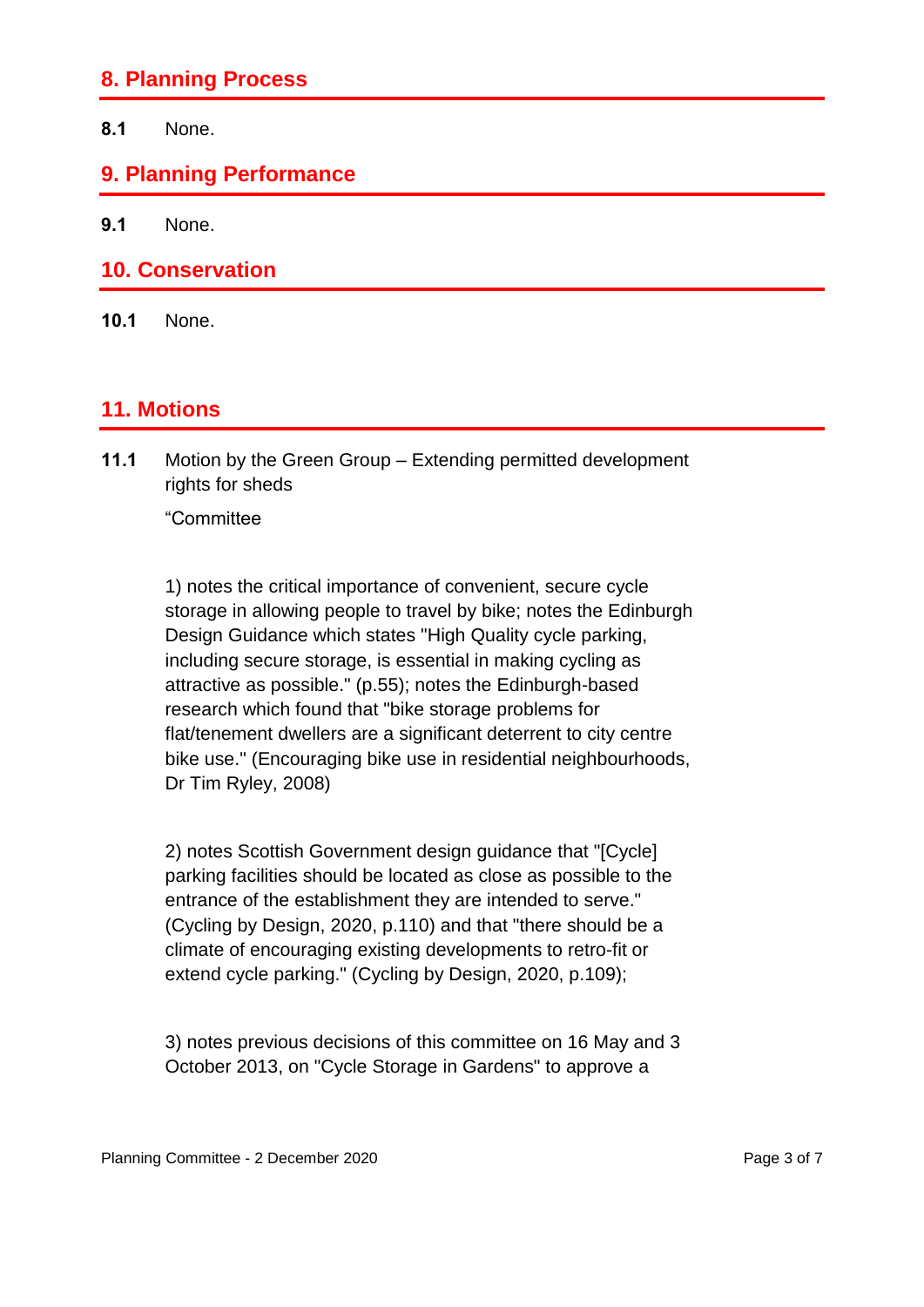factsheet on the topic, the text agreed with Spokes, the Lothian Cycle Campaign and referenced in the Guidance for Householders; notes that the factsheet, approved by this committee, states that "Much of the difficulty for householders in Scotland who need garden bike storage could be removed if the Scottish Government changed the rules for permitted development, so as to allow front garden sheds/containers which meet certain criteria, such as those in section 4 of this factsheet." (p.4)

4) notes the council's commitment to become a net zero-carbon city by 2030; notes that transport accounts for 37% of carbon emissions, and is the largest source sector and that emissions from the transport sector are increasing; notes the draft City Mobility Plan includes the aim that Edinburgh will see "mass commuting by bike" by 2030;

5) notes the Scottish Government's recent consultation on reviewing and extending permitted development rights ran from 1 October to 12 November 2020 and included a section on active travel, and notes the council's response which is included in the papers for this meeting; notes that this response has not been considered by this committee before today; notes that the Scottish Government has indicated that the council cannot resubmit a revised response, but may submit supplementary information;

6) notes the council response to the previous Scottish Government consultation on reviewing & extending permitted development rights in Scotland, which ran from November 2019 to January 2020, that "City of Edinburgh Council would like [...] active travel to be given a higher priority to enable the City to deliver its transformative vision for the City as efficiently as possible.";

7) notes the report to this committee on 2 October 2014 which was unanimously agreed, which included analysis of all 18 sheds in Shandon Colony front gardens, and which concluded that "the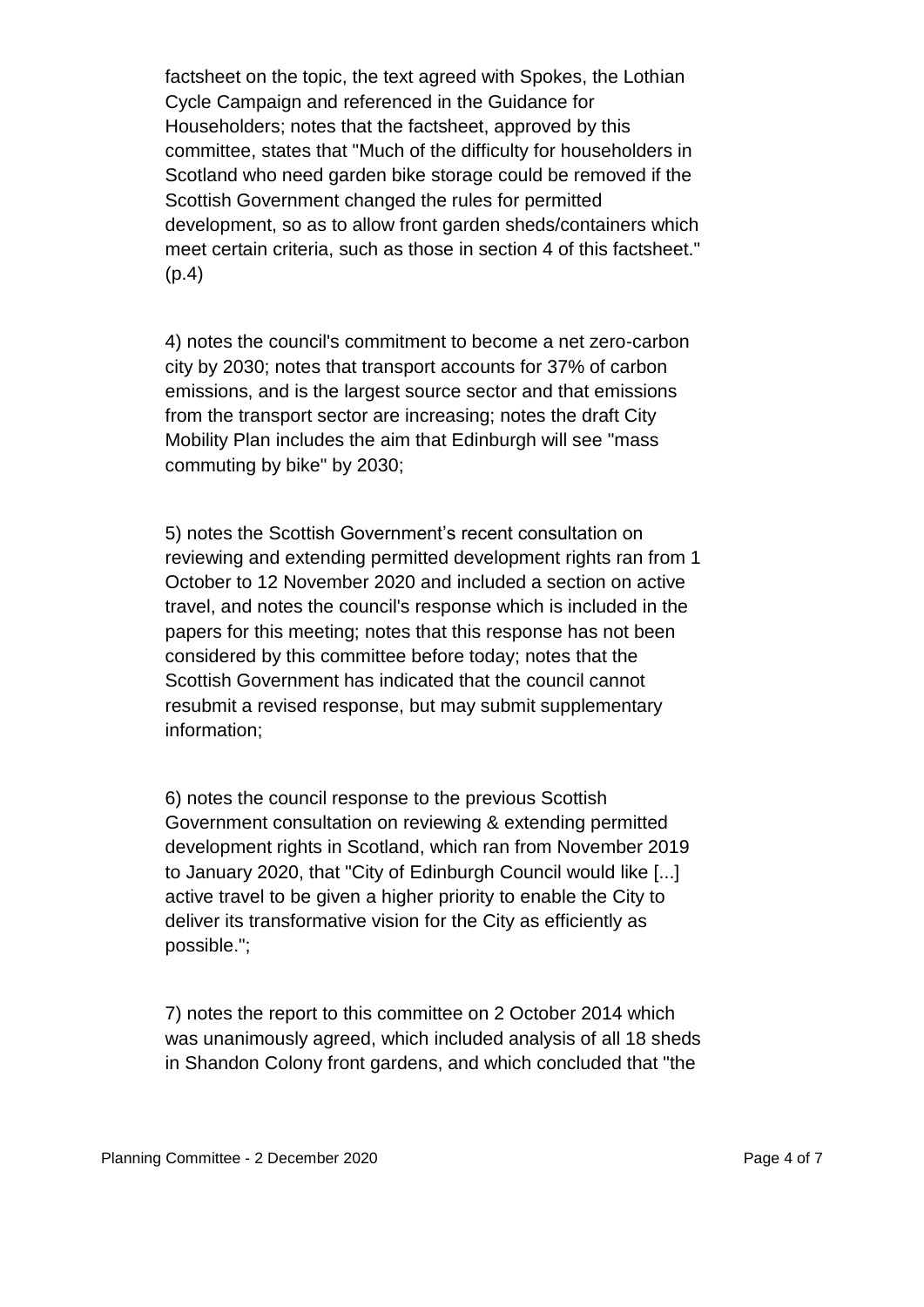area is characterised, to an extent, by sheds in gardens and although planning permission would have been required, the sheds and other structures were not detrimental to the amenity of [the] area. It was resolved that it was not expedient for the Council, as local planning authority, to use its discretionary powers to enforce the removal of the structures or the submission of a retrospective application to regularise the structures." (para 3.6)

8) recognises that the planning authority cannot control what is stored in sheds, but nonetheless considers that sheds which are of a suitable size to be bike sheds have not proved to be detrimental to the amenity of residential neighbourhoods, including in conservation areas;

9) therefore agrees to submit the view that the Committee supports extending permitted development rights for sheds in front gardens, including within conservation areas, within the size parameters set out in the factsheet agreed with Spokes and previously approved by this committee in 2013; also to support PD rights for sheds in private garden areas of flats, and communal rear garden areas of flats, with dimensions as proposed in the most recent Scottish Government consultation;

10) further agrees that the Convenor will write to the Scottish Government without delay, enclosing a copy of this motion as approved by committee as a supplementary response to their recent consultation, and offering to work constructively with the Scottish Government on implementation should they decide to proceed with granting Permitted Development rights to modestly sized sheds suitable for bike storage, as proposed in their recent consultation."

#### **Andrew Kerr**

Chief Executive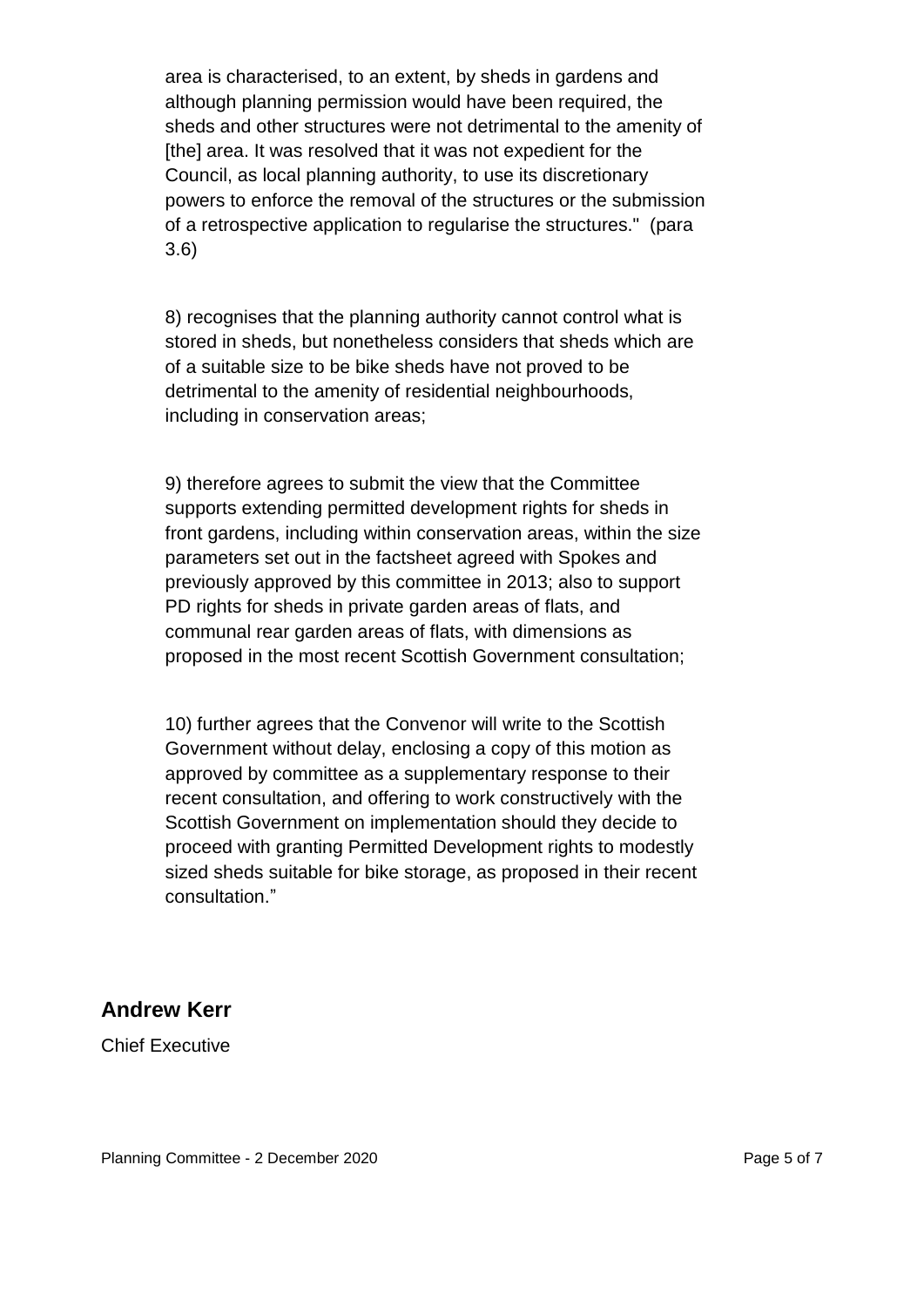## **Committee Members**

Councillors Councillor Neil Gardiner (Convener), Councillor Maureen Child (Vice-Convener), Councillor Chas Booth, Councillor Mary Campbell, Councillor George Gordon, Councillor Joan Griffiths, Councillor Max Mitchell, Councillor Joanna Mowat, Councillor Hal Osler, Councillor Rob Munn and Councillor Cameron Rose

## **Information about the Planning Committee**

The Planning Committee consists of 11 Councillors and is appointed by the City of Edinburgh Council.

## **Further information**

If you have any questions about the agenda or meeting arrangements, please contact Veronica Macmillan, Committee Services, City of Edinburgh Council, Business Centre 2.1, Waverley Court, 4 East Market Street, Edinburgh EH8 8BG, Tel 0131 529 4283, email veronica.macmillan@edinburgh.gov.uk.

The agenda, minutes and public reports for this meeting and all the main Council committees can be viewed online by going to [www.edinburgh.gov.uk/cpol.](http://www.edinburgh.gov.uk/cpol)

## **Webcasting of Council meetings**

Please note this meeting may be filmed for live and subsequent broadcast via the Council's internet site – at the start of the meeting the Convener will confirm if all or part of the meeting is being filmed.

The Council is a Data Controller under the General Data Protection Regulation and Data Protection Act 2018. We broadcast Council meetings to fulfil our public task obligation to enable members of the public to observe the democratic process. Data collected during this webcast will be retained in accordance with the Council's published policy including, but not limited to, for the purpose of keeping historical records and making those records available via the Council's internet site.

Any information presented by individuals to the Council at a meeting, in a deputation or otherwise, in addition to forming part of a webcast that will be held as a historical record, will also be held and used by the Council in connection with the relevant matter until that matter is decided or otherwise resolved (including any potential appeals and other connected processes). Thereafter, that information will continue to be held as part of the historical record in accordance with the paragraphs above.

If you have any queries regarding this, and, in particular, if you believe that use and/or storage of any particular information would cause, or be likely to cause, substantial